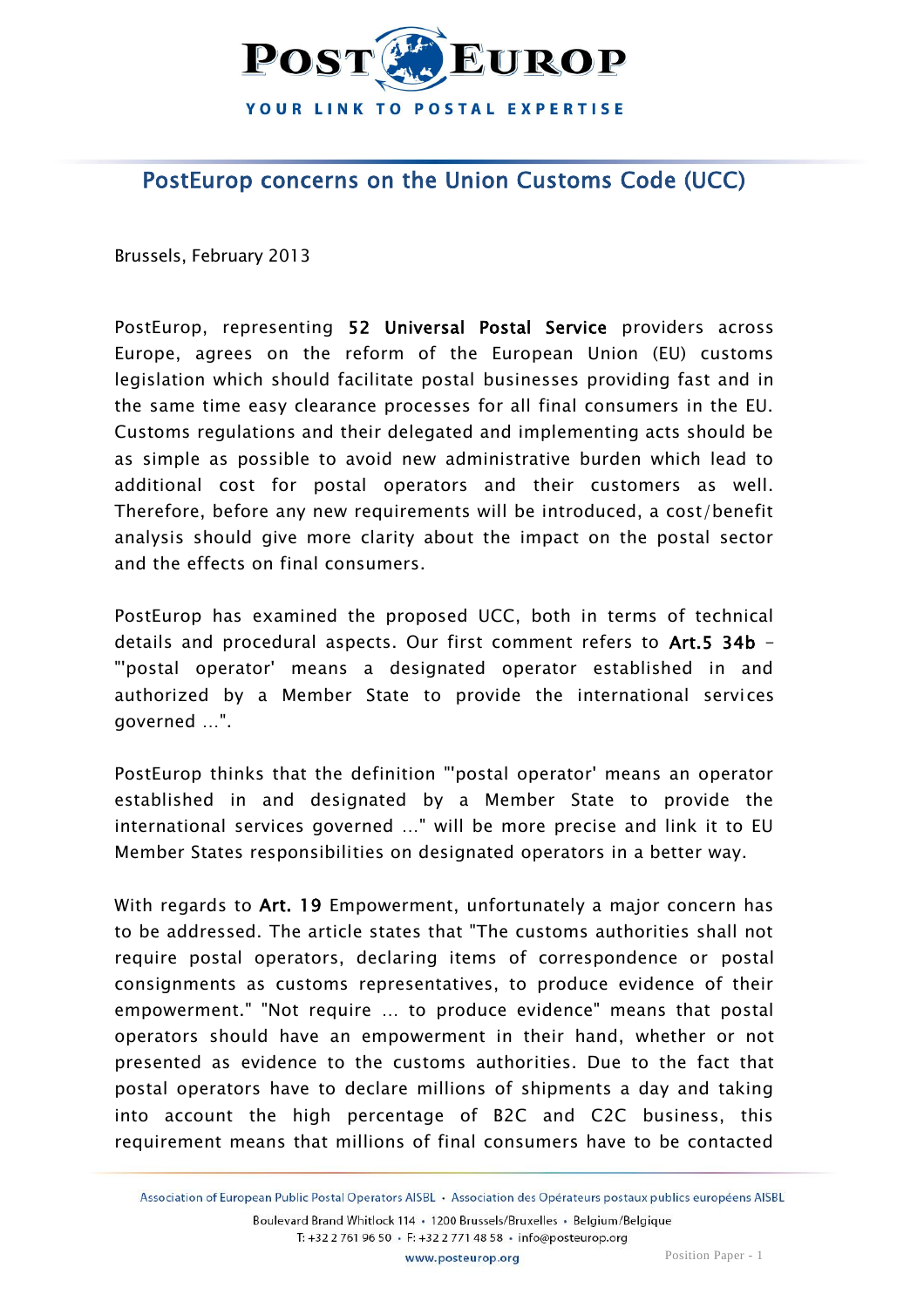

day by day to ensure their empowerment for the postal clearance process. Therefore PostEurop strongly recommends that this phrase will be removed and replaced by clear wording which can be managed in the EU postal operations, eg. with a full exception for postal operators as it is today to meet the requirements of the universal service obligation.

| <b>Country</b>     | <b>Public Postal Operators</b> |
|--------------------|--------------------------------|
| Austria            | Österreichische Post           |
| Belgium            | <b>Bpost</b>                   |
| Czech Republic     | Ceská pošta, s.p.              |
| <b>Danmark</b>     | Post Danmark AS                |
| Finland            | Itella                         |
| France             | La Poste                       |
| Germany            | Deutsche Post                  |
| Hungary            | Magyar Posta                   |
| Ireland            | An Post                        |
| <b>Italy</b>       | Poste Italiane                 |
| Latvia             | Latvijas Pasts                 |
| Luxembourg         | P&T Luxembourg                 |
| Malta              | MaltaPost p.l.c.               |
| <b>Netherlands</b> | PostNL                         |
| Norway             | Posten Norge                   |
| Portugal           | <b>CTT Correios</b>            |
| Slovakia           | Slovenská Posta a.s.           |
| Spain              | Correos                        |
| Sweden             | Posten AB                      |
| United Kingdom     | Royal Mail                     |
|                    |                                |
|                    |                                |
|                    |                                |

This position paper is supported by the following Public Postal Operators:

\_\_\_\_

Association of European Public Postal Operators AISBL · Association des Opérateurs postaux publics européens AISBL

Boulevard Brand Whitlock 114 · 1200 Brussels/Bruxelles · Belgium/Belgique T: +32 2 761 96 50 · F: +32 2 771 48 58 · info@posteurop.org